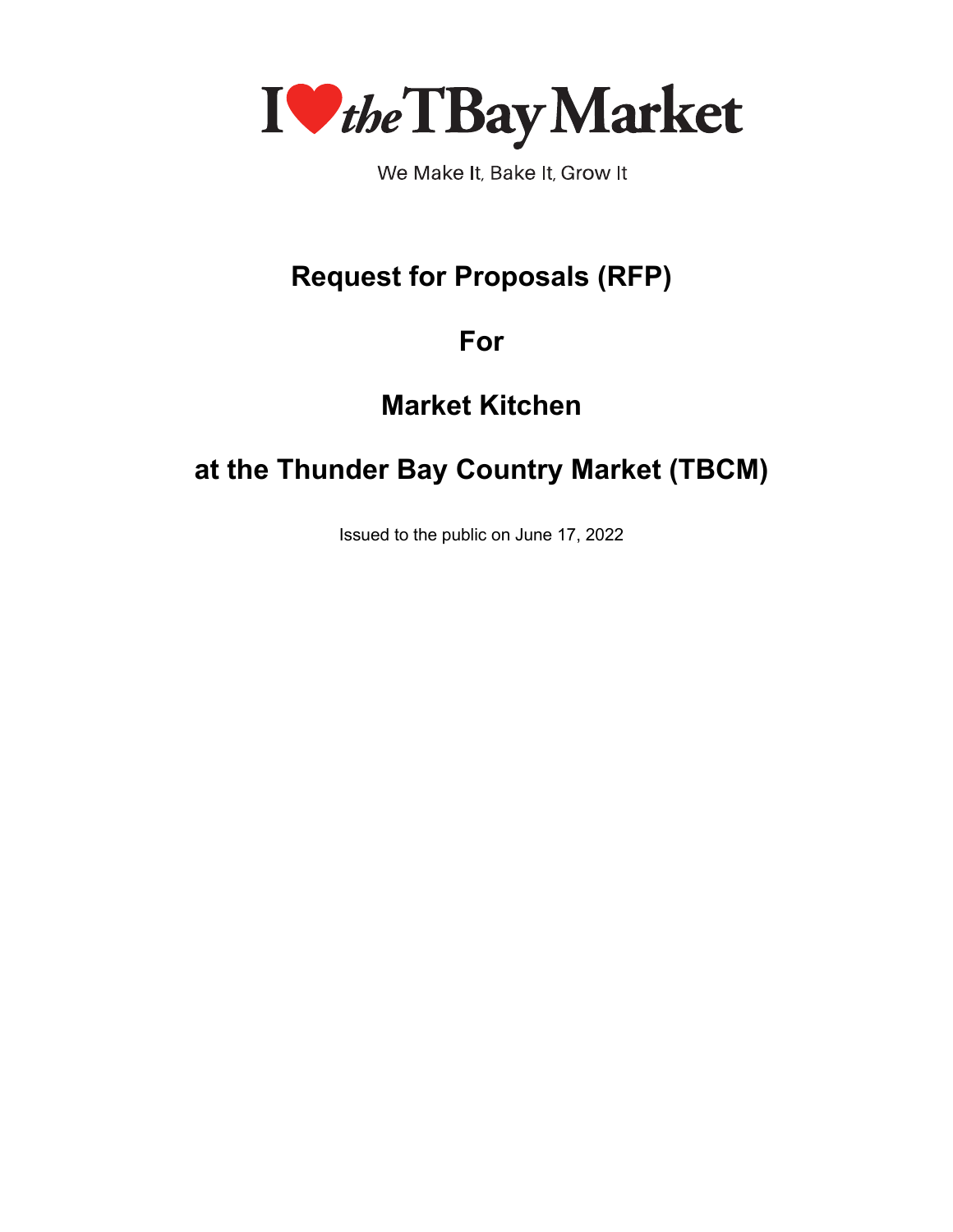## **Request for Proposals – Market Kitchen at the Thunder Bay Country Market**

This Request for Proposal (RFP) document consists of the following parts:

Part 1 – Introduction to, and background of, the Market Kitchen at the Market Part 2 – Deliverables of the Market Kitchen Part 3 – Evaluation of Proposals Part 4 – Terms & Conditions of the RFP Process Appendix A – Cover Submission Form (includes checklist)

If any parts are missing, please send an email to manager@tbcm.ca

Brief Notes, explained in detail in the document:

- Interested parties are invited to submit a written proposal, indicating how they would meet the outlined deliverables.
- Please submit questions about the process, the RFP or related by email to manager@tbcm.ca
- Submissions may be delivered by hand to the Market Manager or emailed to manager@tbcm.ca.The deadline for email submission is Monday, July 11 2022, and the deadline to deliver proposals by hand is Saturday July 9, 2022 at 2pm.
- Submissions will be reviewed and scored by the Vending Committee, and then reviewed by the Board of Directors.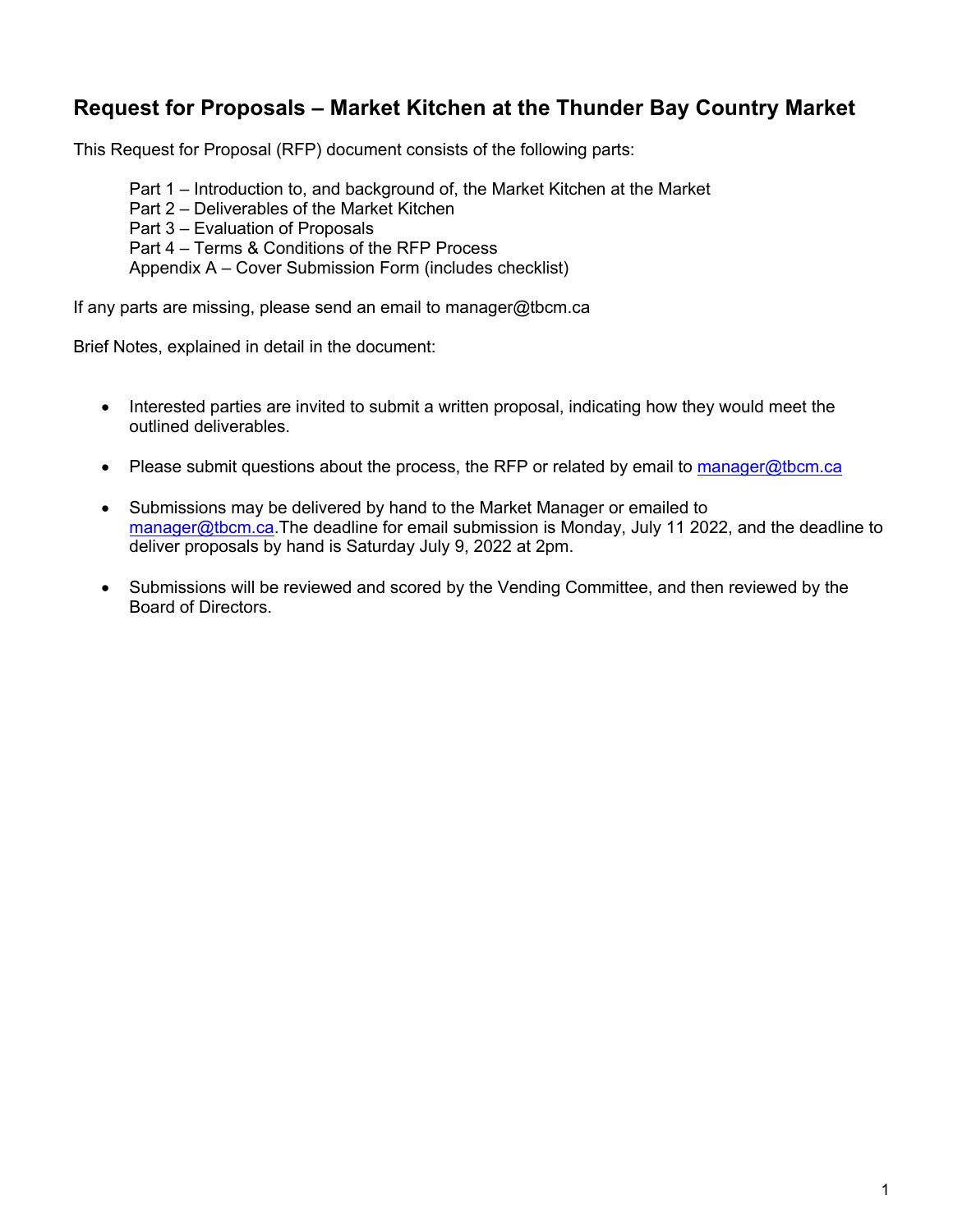## **Part 1 – Introduction to, and background of, the Market Kitchen at the Market**

Thunder Bay Country Market (TBCM) is requiring Market Kitchen service at the Market and is therefore putting out a Request for Proposals (RFP).

Interested parties should read through all the enclosed documentation and submit their proposal addressing the deliverables (see Part 2), with the Appendix A – Cover Submission Form as the cover sheet. The selected vendor will be responsible for operating the Market Kitchen at the Market, and would be expected to be in operation at all markets.

The Thunder Bay Country Market operates year-round, twice weekly out of the Dove Building on the C.L.E. Grounds in Thunder Bay. The Market began in 1996 and has grown steadily since. The Saturday Market is one of the busiest in Ontario. The Wednesday Market is showing steady growth. The Market's mandate is to support local business, with its motto of "Make it, Bake it, Grow it" helping shape policies.

The Market is managed by a professional Manager and supported by a volunteer Board of Directors elected from its membership. The Board operates under By-Laws as passed by the Membership, with the latest updates to the By-Laws passed in May 2022. The full By-Laws and list of Board members can be found on the Market website.

Membership of the Market is annual. The Thunder Bay Country Market is a registered not-for-profit corporation.

#### **1.1. Market Booth Space Allocation**

The Market Kitchen operates downstairs at the Market, out of a space defined by three counters, near the back / south end of the Dove Building.

The Market Kitchen provided a breakfast service on Saturdays and a dinner service on Wednesdays. The Board's expectation is that these defined services would continue with the selected vendor.

The Market Kitchen is not equipped with a hood vent and as such, cooking with grease cannot occur on site. These types of items must be prepped off-site and may be finished off in the Market Kitchen. The kitchen may be used otherwise for full preparation of food. For example, bacon should be cooked to 95% completion and then warmed as required in service. Pancakes, eggs, toast etc may be cooked on site.

#### **2. Equipment:**

Market Kitchen included equipment consists of one (1) electric stove top and one (1) three compartment sink connected to a fifty (50) gallon grease interceptor, and one (1) separate hand washing sink as well as three (3) counters that form the barrier of the Market Kitchen area. If the selected vendor chooses to not use those items, they must (if possible) be stored in a safe and secure location and be returned as needed by the C.L.E.

The Canadian Lakehead Exhibition (C.L.E.) rents the Dove Building and outdoor spaces to the TBCM to operate the Market. As part of the rental agreement the TBCM must vacate the premises during the summer fair. During the summer fair, the Creative Arts team uses the Market Kitchen space for their programming for the 5 days. If a vendor's equipment is left in the space, the C.L.E. may use the equipment.

The Market provides a serving station on each level for managing garbage, trays and recycling. The Market provides garbage bags for customer garbage. The Market's cleaner sweeps and mops dining space(s) each week.

The Market provides the tables and chairs for the dining space. The vendor is responsible for condiments, including those for tables, such as salt & pepper shakers. The Vendor is also responsible for bussing of tables during market hours, and removal of garbage. The Market provides garbage bins outside of the Dove building.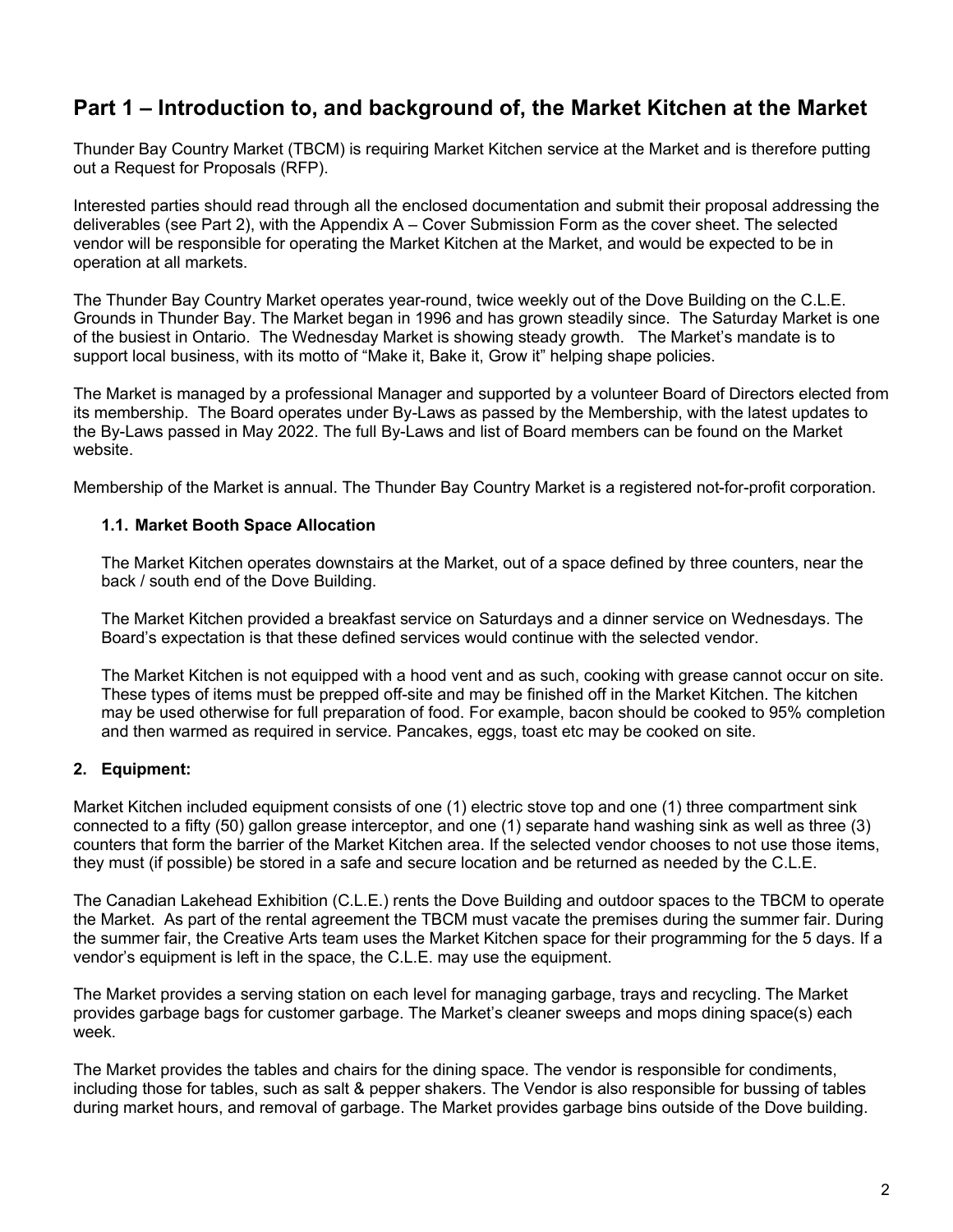Any proposed changes to the Kitchen area and a breakdown of responsibility of costs must be approved by both the Market Manager and/or Market Board and the C.L.E. Board.

### **3. Schedule**

The selected vendor would be expected to operate at all regular markets throughout the year. Regular market days are Saturdays from 8:00-1:00 and Wednesdays from 3:30-6:30.

### **4. Fees**

The Market Kitchen booth fee is based on two days of operation per week, Wednesday and Saturday markets, as well as 2 preparation days per week (Wednesday morning for Wednesday markets and Friday for Saturday markets.

The Market Kitchen booth fee \$250 + HST per week, inclusive of utilities.

If the Market Kitchen will be used as a preparation or serving space for hours outside of regular Market days, the Board will negotiate an extra fee. The fee listed is for Market days and standard set-up/ take down prior and after-market days.

#### **5. Type of Contract for Deliverables**

The selected applicant will be required to enter into a Market Kitchen Vending Agreement with the TBCM for the provision of the Deliverables. It is the TBCM's intention to enter into the Agreement with only one (1) legal entity.

#### **6. Guarantee of Volume:**

The TBCM makes no guarantee of the value or volume of work or customers for the successful applicant. The Agreement executed with the successful applicant will not be an exclusive contract for the provision of the described Deliverables.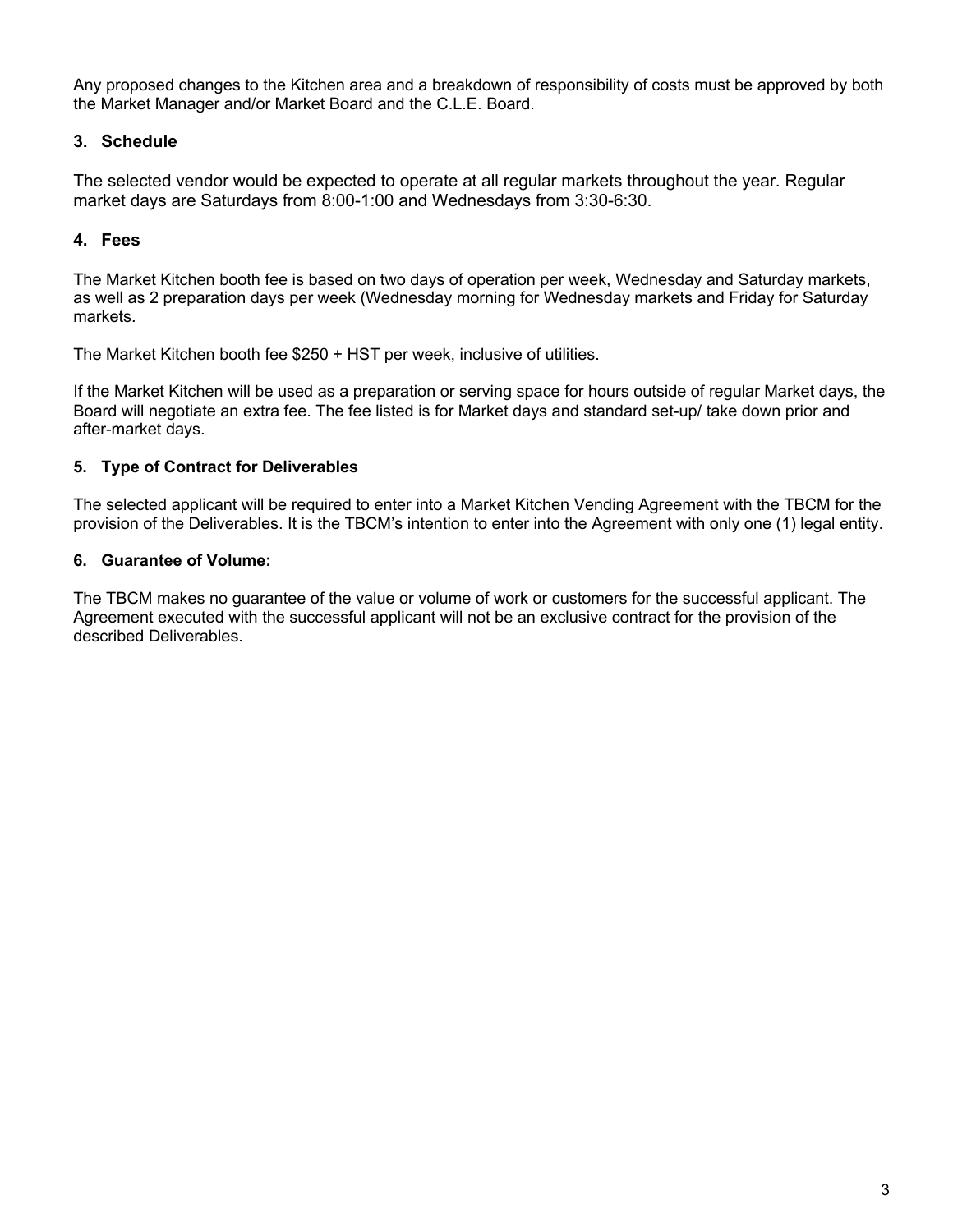## **Part 2 – Deliverables of the Market Kitchen**

**Applicants should prepare proposals and how they would meet the demands of the deliverables that follow:**

#### **Support Local Collaboration**

- Utilize local supplies as frequently as possible
- Collaborate with other Vendors at the TBCM

#### **Provide High Quality Products**

- Provide menus of high-quality food that include:
	- Menu options for Saturday Market breakfast
	- Menu options for Wednesday Market dinner
- Healthy choices for both Saturday and Wednesday menus
- Low-cost options for both Saturday and Wednesday menus

#### **Provide Excellent Customer Service**

- Meet experience expectations by ensuring customers consistently receive the advertised experience and swiftly respond to customer complaints
- Prepare a layout plan that is both attractive and functional to ensure customer line-ups are minimized
- Ensure adequate use of technologies, staffing and supplies
- Minimize negative environmental impacts
- Ensure staff are properly trained and attired at all times

#### **Regular and Effective Promotions**

- Ensure adequate daily, weekly and seasonal frequency of promotions
- Use a variety of medias

#### **Keep Areas Clean and Maintain Equipment (Areas including kitchen space, serving stations, and dining area(s)).**

- Ensure at all equipment in excellent operational condition, and maintenance is scheduled as required
- Ensure locations are kept attractive at all times
- Provide basic cleaning daily prior to opening and after closing
- Provide deep clean cleaning as required

Scoring for each deliverable is shown in Part 3 – Evaluation of Proposals.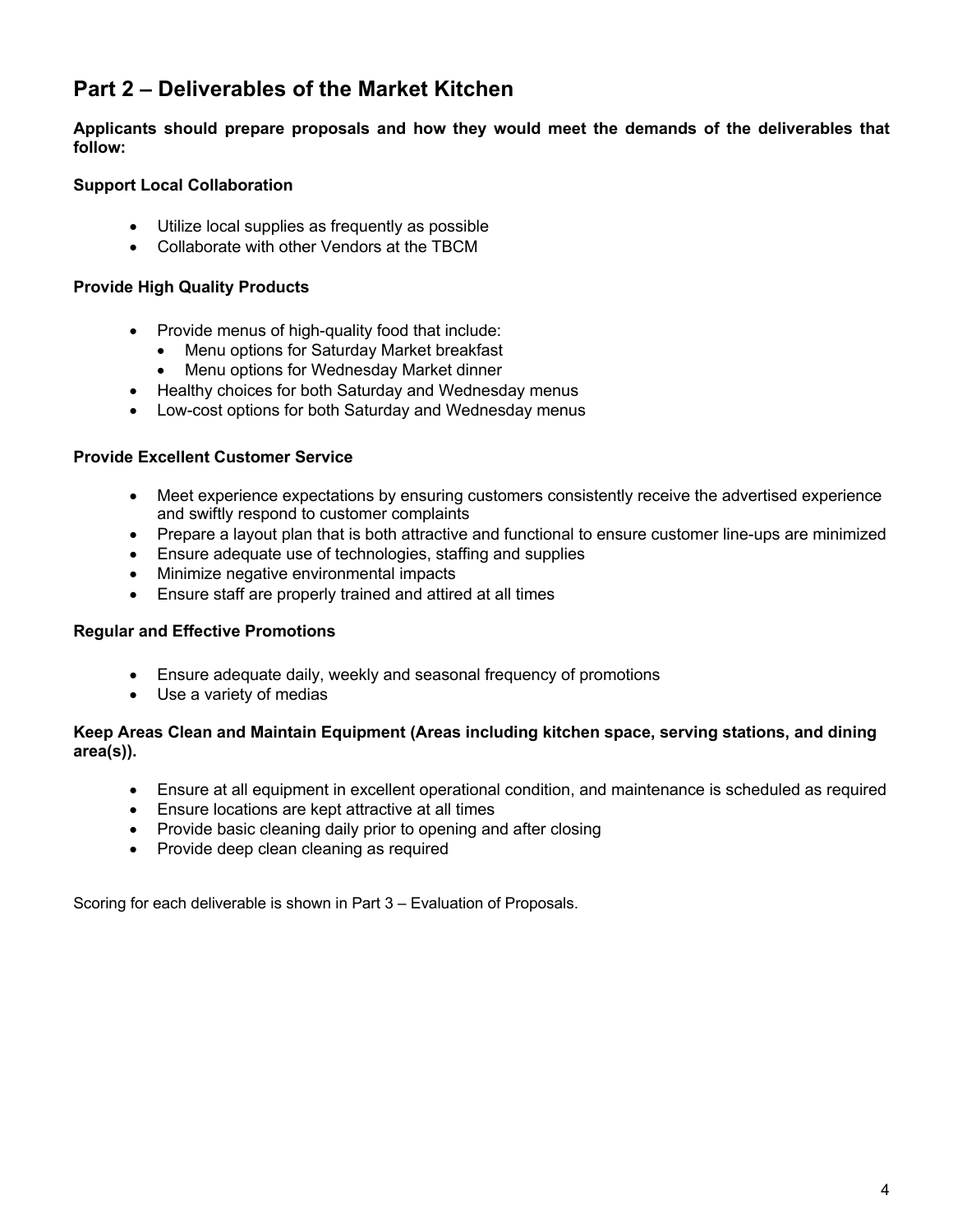## **Part 3 – Evaluation of Proposals**

The Board of the TBCM has given the Vending Committee authority for this process and the Committee's decision is final.

The Vending Committee will conduct the evaluation of proposals by scoring each proposal on the basis of the rated criteria. At the conclusion of the scoring subject to the express and implied rights of the TBCM, the highest scoring applicant will be selected to enter into the Market Kitchen Vending Agreement

The TBCM, in addition to any other remedies it may have in law or in equity, shall have the right to rescind any Contract awarded to an applicant in the event that the TBCM determines that the applicant made a misrepresentation or submitted any inaccurate or incomplete information in their proposal.

Other than inserting the information requested and signing the Cover Submission Form, an applicant may not make any changes to or qualify the Cover Submission Form in its proposal. A proposal that includes conditions, options, variations or contingent statements that are contrary to or inconsistent with the terms set out in the RFP may be disqualified.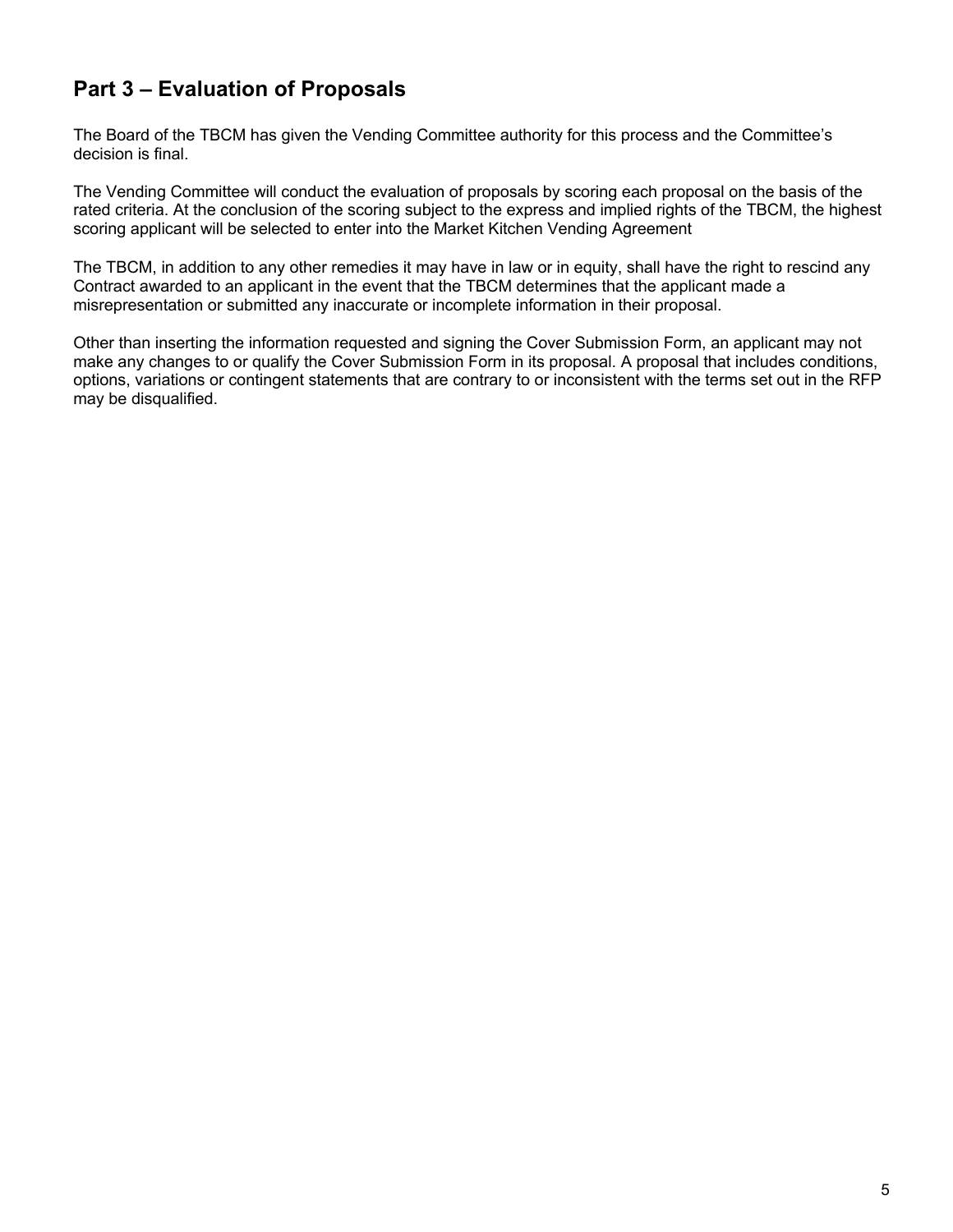### **Evaluation of Rated Criteria**

| <b>Rated Criteria</b>                            | <b>Allocated</b> | <b>Total points</b> |  |  |
|--------------------------------------------------|------------------|---------------------|--|--|
|                                                  | <b>Points</b>    | (100)               |  |  |
| <b>Support Local Collaboration</b>               |                  |                     |  |  |
| Use of Local Supplies                            | 10               | 15                  |  |  |
| <b>Collaboration with other Vendors</b>          | 5                |                     |  |  |
| <b>Provide High Quality Products</b>             |                  |                     |  |  |
| Saturday Breakfast options                       | 15               |                     |  |  |
| <b>Wednesday Dinner options</b>                  | 10               | 45                  |  |  |
| Lower cost options                               | 10               |                     |  |  |
| Healthy choice options                           | 10               |                     |  |  |
| <b>Provide Excellent Customer Service</b>        |                  |                     |  |  |
| Meeting experience expectations                  | $6\phantom{1}$   |                     |  |  |
| Booth layout plan                                | $6\phantom{1}$   |                     |  |  |
| Utilization of technologies, staffing & supplies | 3                | 20                  |  |  |
| Minimizing environmental impacts                 | 3                |                     |  |  |
| Staff training and attire plans                  | $\overline{2}$   |                     |  |  |
| Promotions                                       |                  |                     |  |  |
| Promotion frequency plan                         | $\overline{5}$   | 10                  |  |  |
| Multi-media plan                                 | 5                |                     |  |  |
| <b>Cleaning and Maintaining</b>                  |                  |                     |  |  |
| Equipment maintenance plan                       | 3                |                     |  |  |
| Keeping attractive plan                          | $\overline{2}$   | 10                  |  |  |
| Daily cleaning plan                              | 3                |                     |  |  |
| Deep cleaning plan                               | $\overline{2}$   |                     |  |  |
| <b>Grand total of points</b>                     | 100              |                     |  |  |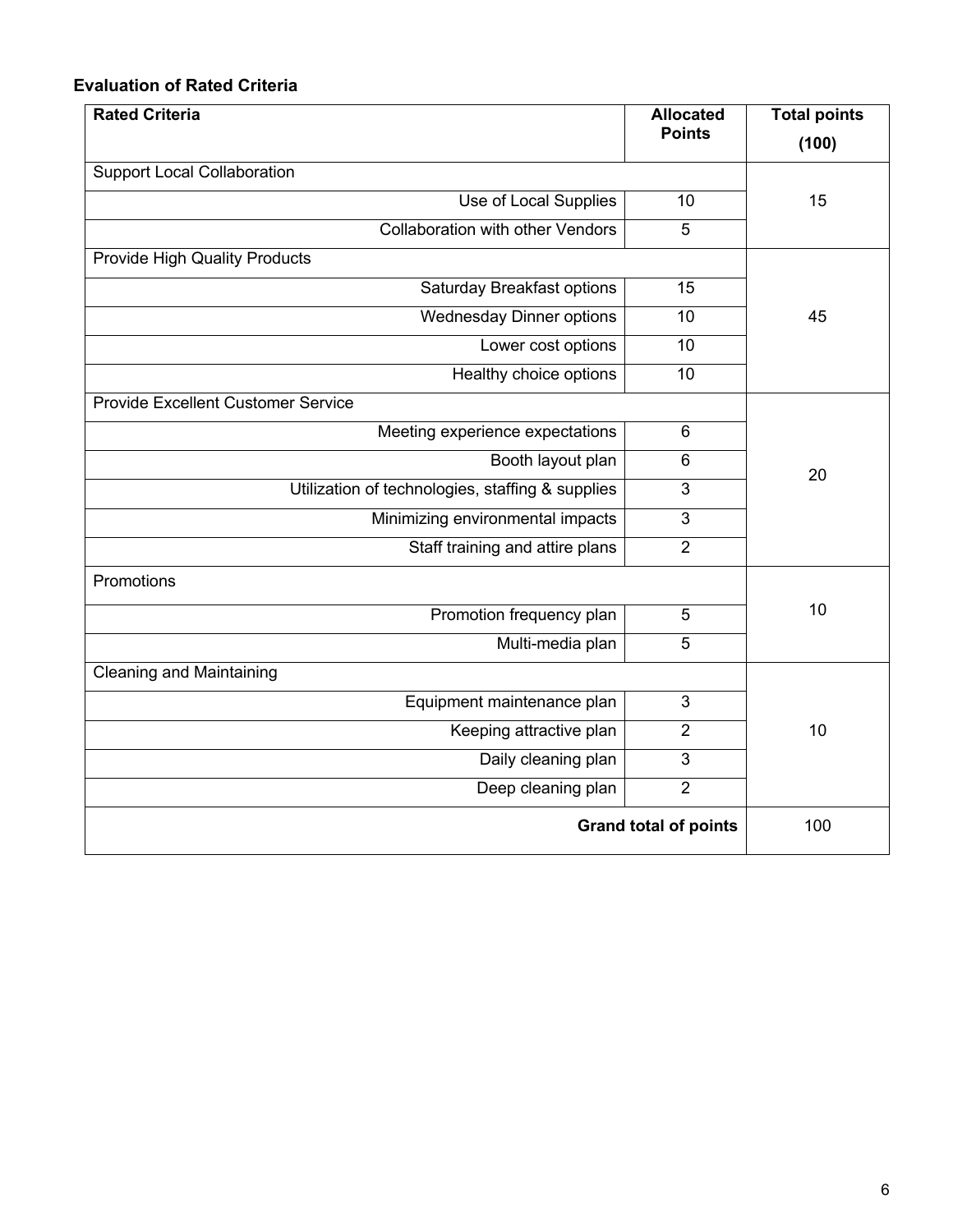## **Part 4 – Terms and Conditions of the Request for Proposal (RFP) Process**

#### **4.1. General Information and Instructions**

4.1.1. Timetable – the schedule below for this RFP:

| <b>Key Step</b>                                        | Date & Time                   | <b>Notes</b>                                                                    |
|--------------------------------------------------------|-------------------------------|---------------------------------------------------------------------------------|
| <b>RFP</b> released                                    | Friday, June 17, 2012         |                                                                                 |
| <b>RFP Submission</b><br>Deadline for hand<br>delivery | Saturday, July 9, 2022 at 2pm | Must be delivered to market office. 425<br>Northern Ave, Thunder Bay ON P7C 2V7 |
| <b>RFP Submission</b>                                  | Monday, July 11, 2022         |                                                                                 |
| Deadline for email                                     |                               |                                                                                 |
| delivery                                               |                               |                                                                                 |
| <b>Anticipated Award</b>                               | Friday, July 22, 2022         |                                                                                 |
| Announcement                                           |                               |                                                                                 |
| <b>Anticipated First Market</b>                        | Wednesday, August 17, 2022    | TBCM will be operating from the Moose                                           |
|                                                        |                               | Hall August 3-13. First market back in the                                      |
|                                                        |                               | Dove Building is Wednesday, August 17                                           |

The RFP timetable is tentative only and may be changed by the TBCM in its sole discretion at any time prior to the Proposal Submission Deadline.

4.1.2. Applicant to follow instructions

Applicants should structure their proposals in accordance with the instructions in this RFP. Where information is requested in this RFP, any response made in a proposal should reference the applicable section numbers where that request was made. All proposals must be submitted in English.

4.1.3. TCBM's Information in RFP Only an Estimate

The TBCM and its Board make no representation, warranty or guarantee as to the accuracy of the information contained in this RFP or issued by way of addenda.

It is the applicant's responsibility to avail itself of all the necessary information to prepare a proposal in response to this RFP.

4.1.4. Applicants Shall Bear their own Costs

The applicant shall bear all costs associated with or incurred in the preparation and presentation of its proposal.

#### **4.2. Communication after Issuance of RFP**

4.2.1. Applicants to Review RFP

Applicants shall promptly examine all of the documents comprising this RFP and:

- shall report any errors, omissions or ambiguities; and
- may direct questions or seek additional information both by email on or before the submission deadline.

All questions submitted by applicants by email shall be deemed to be received once it has entered the inbox for manager@tbcm.ca

No questions or communications are to be directed to anyone other than the TBCM contact. The TBCM is under no obligation to provide additional information but may do so at its sole discretion.

It is the responsibility of the applicant to seek clarification from the TBCM Contact on any matter it considers to be unclear. The TBCM shall not be responsible for any misunderstanding on the part of the applicant concerning this RFP or its process.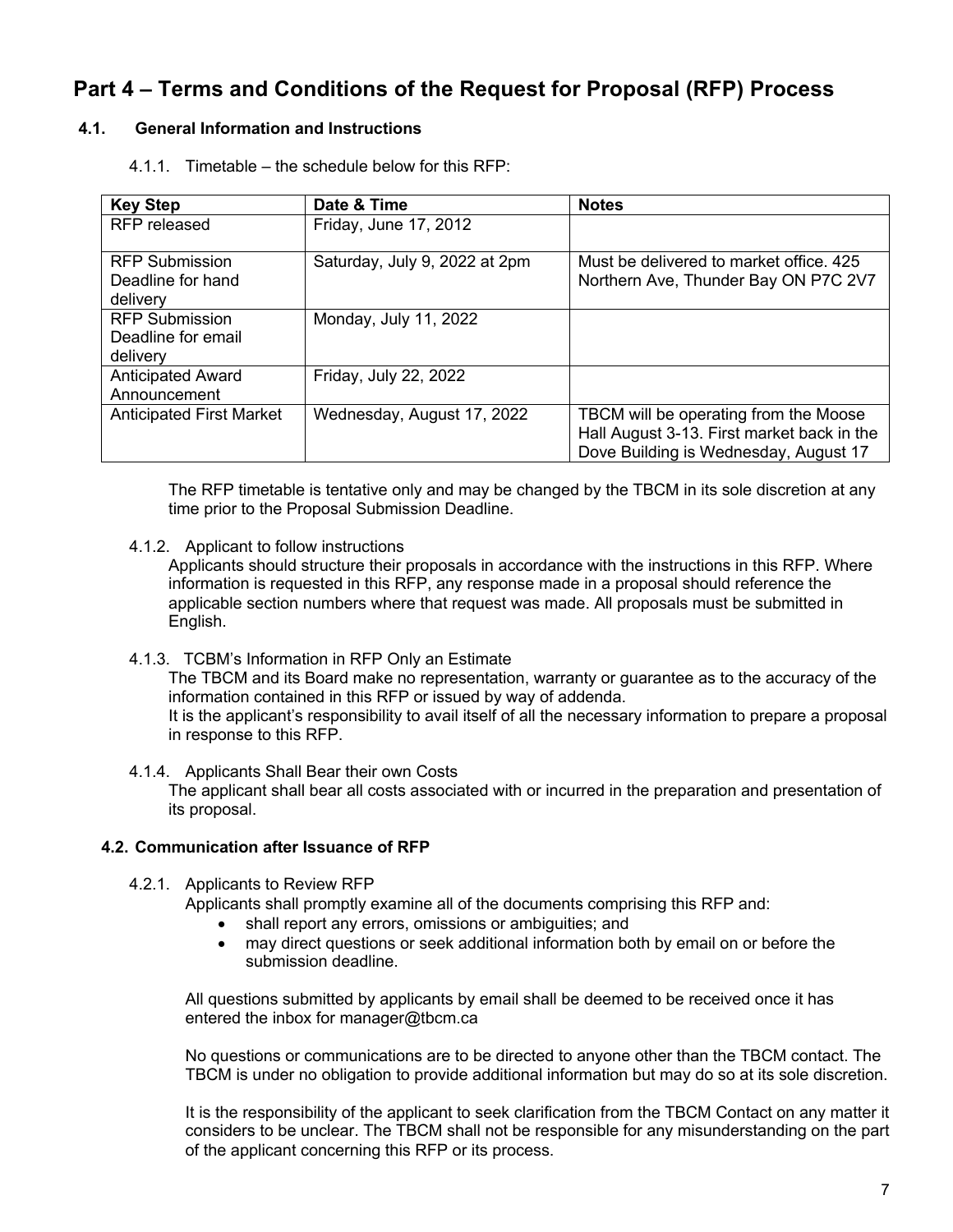4.2.2. Post-deadline Addenda and Extension of the RFP Submission Deadline If any addendum is issued after the Deadline for Issuing Addenda, the TBCM may at its discretion extend the RFP Submission Deadline for a reasonable amount of time.

#### **4.3. Submission of Proposals**

- 4.3.1. Proposals may be submitted in person, or by email to manager@tbcm.ca.
- 4.3.2. The deadline to submit proposals is July 11, 2022.
	- 4.3.2.1. If delivering in person, proposals must be submitted at the Thunder Bay Country Market Manager's office at 425 Northern Ave, Thunder Bay ON P7C 2V7 (upstairs Dove Building) by 2 pm on Saturday, July 9.
	- 4.3.2.2. Email submissions will remain open until July 11, 2022
- 4.3.3. Amending or Withdrawing Proposals Prior to Submission Deadline At any time prior to the Submission Deadline, an applicant may amend or withdraw a submitted proposal. The right of applicants to amend or withdraw includes amendments or withdrawals wholly initiated by applicants and amendments or withdrawals in response to subsequent information provided by addenda.

Amended proposals still must be submitted prior to or on the Submission Deadline.

- 4.3.4. TBCM May seek Clarification and Incorporate Response into Proposal
	- The TBCM reserves the right to seek clarification and supplementary information relating to the clarification from applicants after the Submission Deadline. The response received by the TBCM from an applicant shall, if accepted by the TBCM, form an integral part of that applicant's proposal. The TBCM reserves the right to interview any or all applicants to obtain information about or clarification of their proposals. In the event that the TBCM receives information at any stage of the evaluation process which results in earlier information provided by the applicant being deemed by the TBCM to be inaccurate, incomplete or misleading, the TBCM reserves the right to revisit the applicant's compliance with the mandatory requirements and/or adjust the scoring of rated criteria.
- 4.3.5. RFP Incorporated into Proposal All provisions of this RFP are deemed to be accepted by each applicant and incorporated into each applicant's proposal.
- 4.3.6. Proposal to be retained by the TBCM The TBCM will not return the proposal or any accompanying documentation submitted.

#### **4.4. Execution of Agreement**

4.4.1. Selection of Vendor

The TBCM anticipates selecting a vendor by July 22, 2022. Notice of selection will be in writing. Once selected, the vendor will complete any other required contractual obligations.

An applicant selected who then submits conditions, options, variations or contingent statement to the Terms set out in the Market Kitchen Vending Agreement, either as part of its proposal or after receiving notice of selection, may be disqualified.

Applicants are reminded that the opportunity for questions or amendments is best done prior to the Submission Deadline.

4.4.2. Failure to Enter into Agreement In addition to all of the TBCM's other remedies, if a selected applicant fails to execute the Agreement or satisfy any other applicable conditions within 30 days of notice of selection, the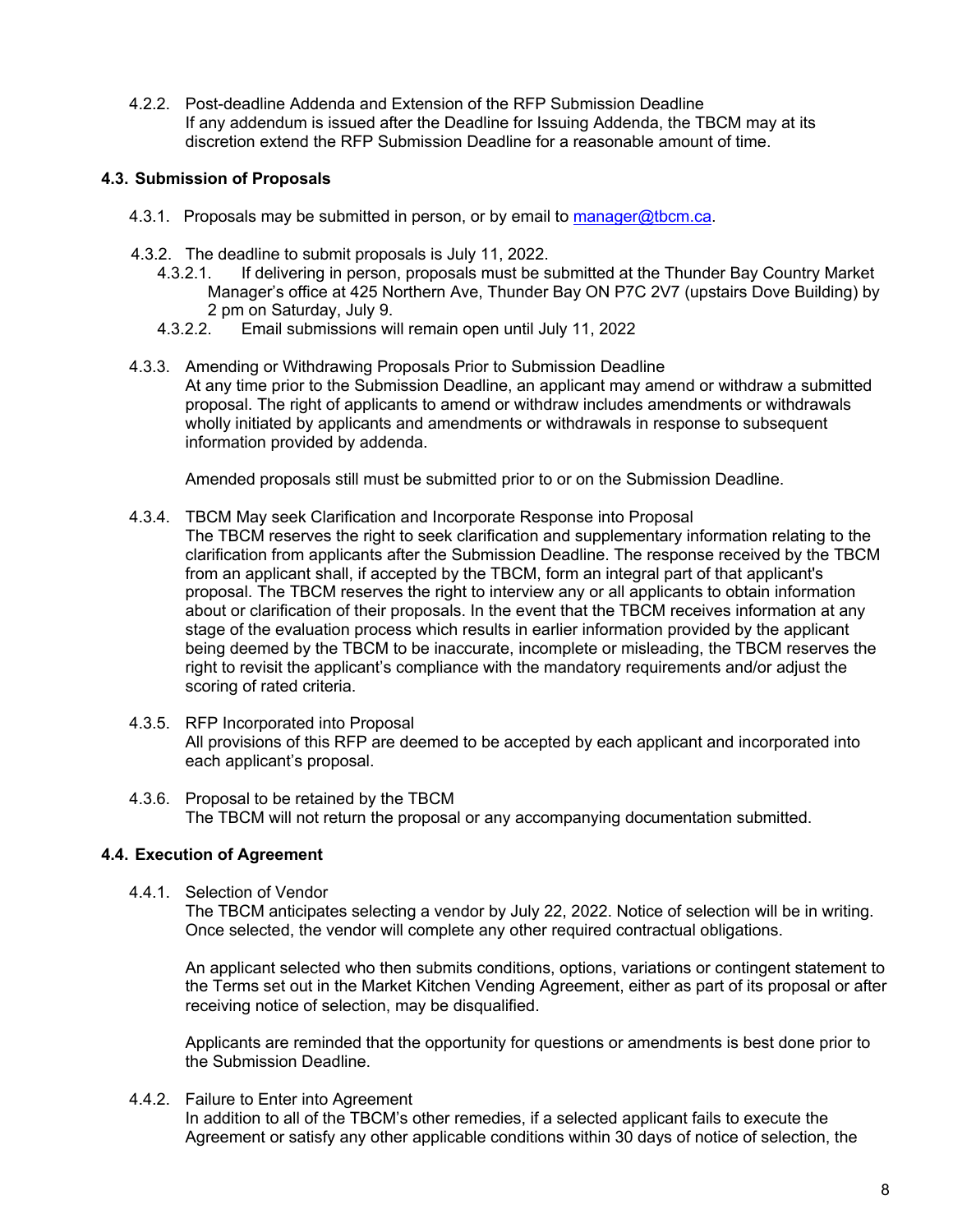TBCM may, in its sole and absolute discretion and without incurring any liability, rescind the selection of that applicant and proceed with the selection of another applicant.

#### **4.5. Prohibited Communications and Confidential Information**

4.5.1. Applicant Not to Communicate with Media

An applicant may not at any time directly or indirectly communicate with media or on social media in relation to this RFP without first obtaining the written permission of the TBCM Contact.

4.5.2. Confidential Information of TBCM

All information provided by or obtained from the TBCM in any form in connection with this RFP either before or after the issuance of this RFP:

- a) is the sole property of the TBCM and must be treated as confidential
- b) is not to be used for any purpose other than replying to this RFP and the performance of any subsequent Vending Agreement
- c) must not be disclosed without prior written authorization from the TBCM; and
- d) shall be returned by the applicants to the TBCM immediately upon request of the TBCM.

#### **4.6. Reserved Rights and Governing Law**

4.6.1. Reserved Rights of the TBCM

The TBCM reserves the right to:

- a) make known to its members the names of any or all the applicants
- b) request written clarification or the submission of supplementary written information in relation to the clarification request from any applicant and incorporate an applicant's response to that request for clarification into the applicant's proposal.
- c) assess an applicant's proposal on the basis of a financial analysis determining the actual cost of the proposal when considering factors including transition costs arising from the replacement of existing goods, services, practices, methodologies and infrastructure (howsoever originally established);
- d) the information provided by an applicant pursuant to the TBCM exercising its clarification rights under this RFP process; or
- e) other relevant information that arises during this RFP process;
- f) waive formalities and accept proposals which substantially comply with the requirements of this RFP;
- g) verify with any applicant or with a third party any information set out in a proposal;
- h) disqualify any applicant whose proposal contains misrepresentations or any other inaccurate or misleading information;
- i) disqualify any applicant or the proposal of any applicant who has engaged in conduct prohibited by this RFP;
- j) make changes, including substantial changes, to this RFP provided that those changes are issued by way of addenda;
- k) select any applicant other than the applicant whose proposal reflects the lowest cost to the TBCM or the highest score;
- l) cancel this RFP process at any stage;
- m) cancel this RFP process at any stage and issue a new RFP for the same or similar deliverables;
- n) accept any proposal in whole or in part; or
- o) reject any or all proposals;

and these reserved rights are in addition to any other express rights or any other rights which may be implied in the circumstances and the TBCM shall not be liable for any expenses, costs, losses or any direct or indirect damages incurred or suffered by any applicant or any third party resulting from the TBCM exercising any of its express or implied rights under this RFP.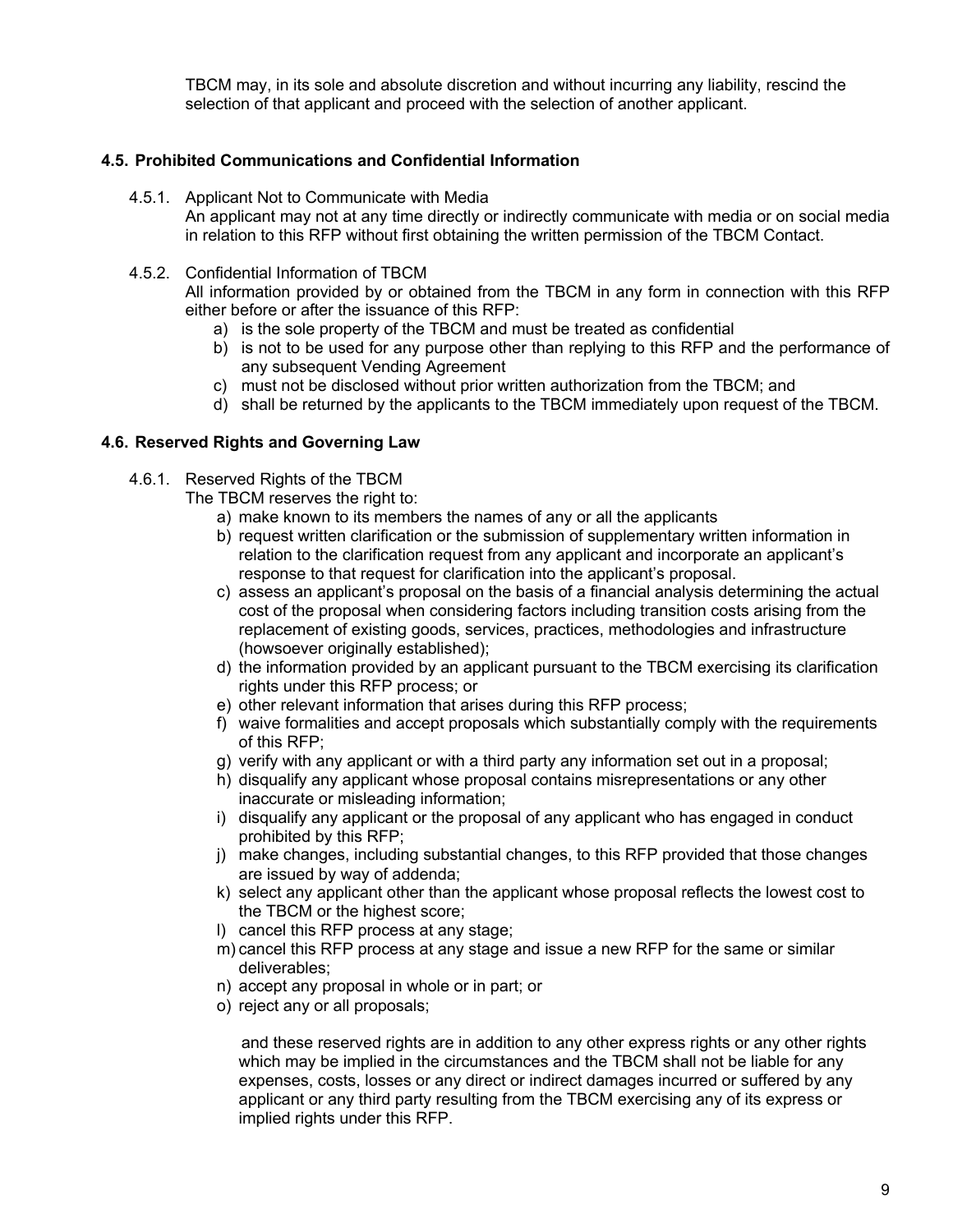By submitting its proposal, the applicant authorizes the collection by the TBCM of the information provided by the applicant.